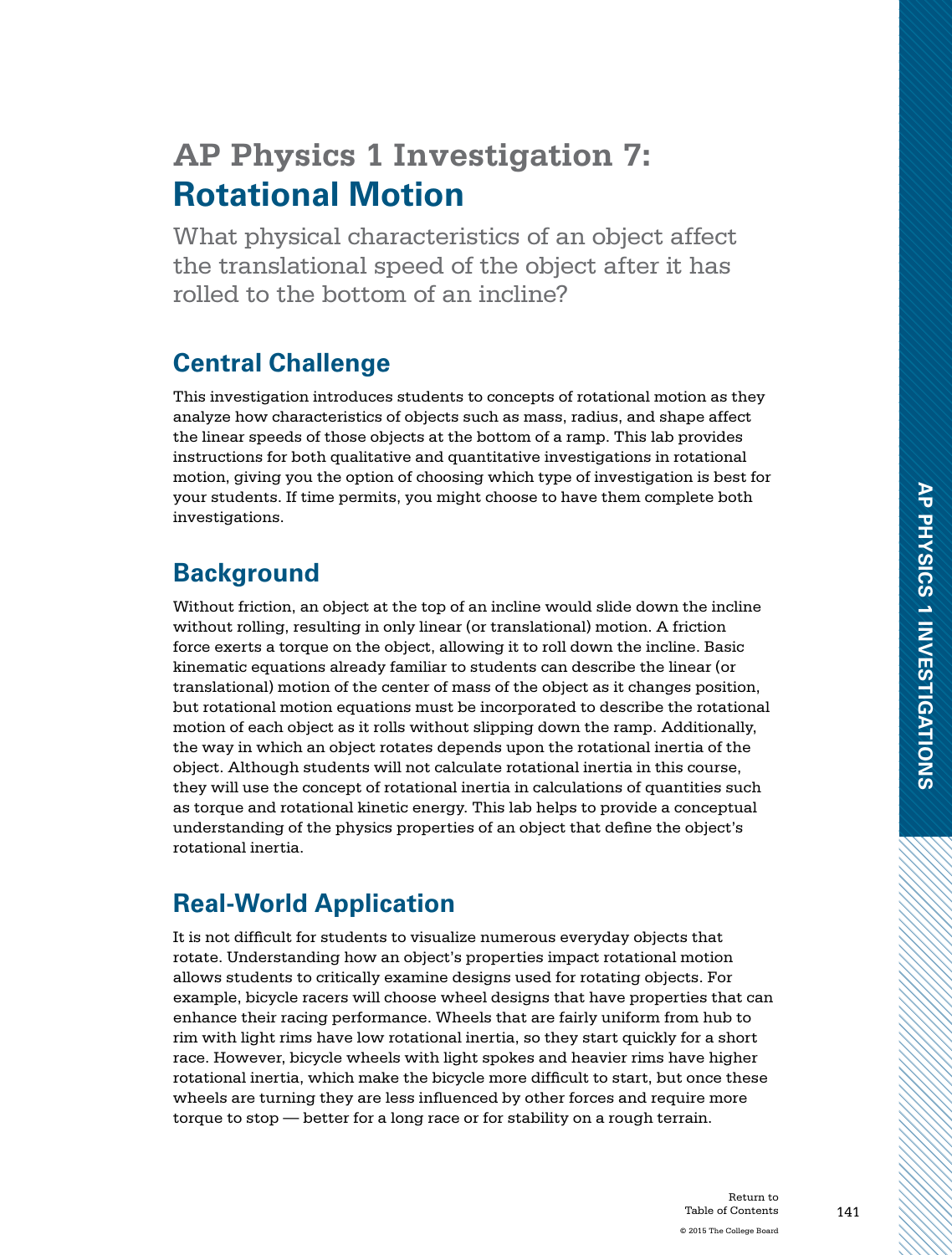Another common example is a spinning skater. The skater can exert a torque by pushing on the ice with an extended toe. Once the skater starts rotating, bringing legs and arms in close to the spin axis causes a faster spin. Extending the arms or a leg slows the spinner down to a stop. With arms and legs spinning close to the body (and close to the spin axis), the skater has a lower effective radius of spin and lower rotational inertia. Since angular momentum is the product of rotational inertia and angular speed, angular momentum is conserved when that product remains constant. If no external torque is exerted on the skater, reducing the rotational inertia results in a faster angular speed (and faster spin), and extending to increase the rotational inertia results in lower angular speed.

### **Inquiry Overview**

Students are provided with materials to setup a ramp and objects of various shapes, sizes, and masses to design an experiment to test how objects rotate as they roll down a ramp. If students are provided with a large assortment of objects and options to create the inclined plane, they are given more opportunity for guided inquiry that approaches open inquiry, which is recommended. Students should be given latitude to make decisions about which objects to use, how many trials are adequate, how to make measurements to determine the speed of the object at the bottom of the ramp, and how to analyze their results. Students should be provided with the opportunity prior to actual lab time to meet in groups to design their lab procedure (even though some directions are provided). It adds to the inquiry process for students to report out their procedural plans to the other groups in order to gain feedback about oversights or gain suggestions prior to actually conducting the experiment. This can also happen postlab, giving students the opportunity to engage in critical discussions with the other groups.

Initially, student groups will make qualitative predictions about how object shape, size, and mass will affect the speed of the object as it reaches the bottom of the ramp. These predictions will be discussed and compared in small student groups and recorded. Then students will run the trials and make qualitative observations. Finally, students will design methods to make measurements of the speeds of the objects at the bottom of the ramp to compare to their predictions and observations.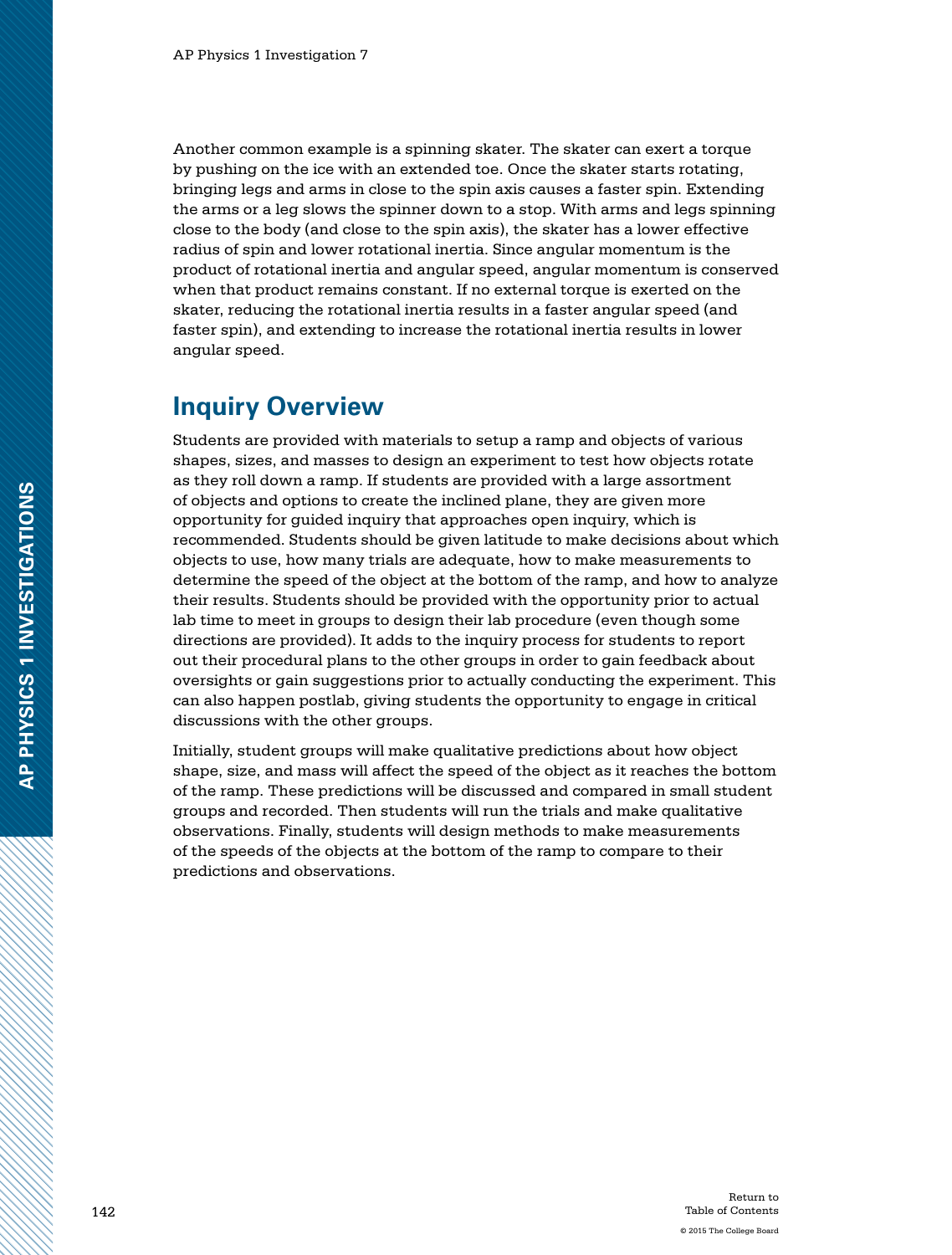## **Connections to the AP Physics 1 Curriculum Framework**

**Big Idea 3** The interactions of an object with other objects can be described by forces.

| <b>Enduring Understanding</b>                                                                                                  | <b>Learning Objectives</b>                                                                                                                                                                                                                          |
|--------------------------------------------------------------------------------------------------------------------------------|-----------------------------------------------------------------------------------------------------------------------------------------------------------------------------------------------------------------------------------------------------|
| <b>3.A All forces share certain</b><br>common characteristics when<br>considered by observers in<br>inertial reference frames. | <b>3.A.1.1</b> The student is able to express the motion of an<br>object using narrative, mathematical, and graphical<br>representations. (Science Practices 1.5, 2.1, and 2.2)                                                                     |
|                                                                                                                                | <b>3.A.1.2</b> The student is able to design an experimental<br>investigation of the motion of an object. (Science<br>Practice 4.2)                                                                                                                 |
|                                                                                                                                | <b>3.A.1.3</b> The student is able to analyze experimental data<br>describing the motion of an object and is able to express<br>the results of the analysis using narrative, mathematical,<br>and graphical representations. (Science Practice 5.1) |

**Big Idea 4** Interactions between systems can result in changes in those systems.

| <b>Enduring Understanding</b>                                                                 | <b>Learning Objectives</b>                                                                                                                                                                                                                                          |
|-----------------------------------------------------------------------------------------------|---------------------------------------------------------------------------------------------------------------------------------------------------------------------------------------------------------------------------------------------------------------------|
| 4.C Interactions with other<br>objects or systems can change<br>the total energy of a system. | 4.C.1.1 The student is able to calculate the total<br>energy of a system and justify the mathematical<br>routines used in the calculation of component types<br>of energy within the system whose sum is the total<br>energy. (Science Practices 1.4, 2.1, and 2.2) |

**Big Idea 5** Changes that occur as a result of interactions are constrained by conservation laws.

| <b>Enduring Understanding</b>                                | <b>Learning Objectives</b>                                                                                                                                                                                                                                                                                                                                                                                         |
|--------------------------------------------------------------|--------------------------------------------------------------------------------------------------------------------------------------------------------------------------------------------------------------------------------------------------------------------------------------------------------------------------------------------------------------------------------------------------------------------|
| <b>5.E</b> The angular momentum<br>of a system is conserved. | <b>5.E.2.1</b> The student is able to describe or calculate the<br>angular momentum and rotational inertia of a system in<br>terms of the locations and velocities of objects that make<br>up the system. Students are expected to do qualitative<br>reasoning with compound objects. Students are<br>expected to do calculations with a fixed set of extended<br>objects and point masses. (Science Practice 2.2) |

[**note:** In addition to those listed in the learning objectives above, Science Practice 4.3 is also addressed in this investigation.]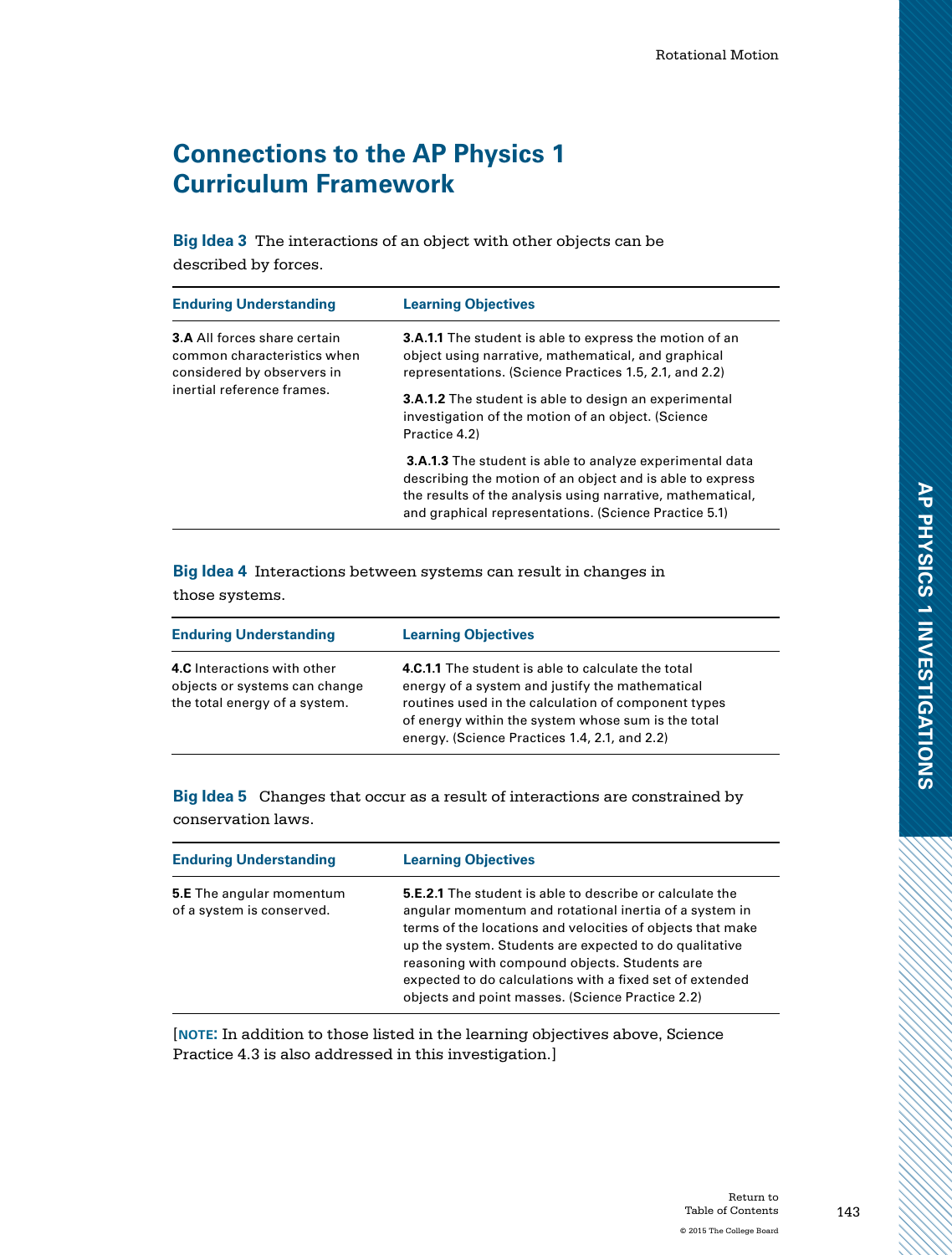## **Skills and Practices Taught/Emphasized in This Investigation**

| <b>Science Practices</b>                                                                                                                        | <b>Activities</b>                                                                                                                                                                                                                                                               |
|-------------------------------------------------------------------------------------------------------------------------------------------------|---------------------------------------------------------------------------------------------------------------------------------------------------------------------------------------------------------------------------------------------------------------------------------|
| <b>1.4</b> The student can use<br>representations and models<br>to analyze situations or<br>solve problems qualitatively<br>and quantitatively. | Students include diagrams of objects and<br>experimental setups in order to describe procedures,<br>and they provide qualitative explanations and/or<br>mathematical calculations as part of their analysis.                                                                    |
| 1.5 The student can re-express<br>key elements of natural<br>phenomena across multiple<br>representations in the domain.                        | Students support work with written observations of<br>the objects' motion as part of the analysis, and they<br>include diagrams as part of background and analysis.<br>If the quantitative method is used, students also<br>express the motion with equations and calculations. |
| 2.1 The student can justify the<br>selection of a mathematical<br>routine to solve problems.                                                    | If the quantitative method is selected, students<br>use equations and calculations to support<br>predictions about which objects move with greater<br>translational speed at the bottom of the ramp.                                                                            |
| 2.2 The student can apply<br>mathematical routines to<br>quantities that describe<br>natural phenomena.                                         | Students apply selected mathematical routines to the<br>calculations of speed if the qualitative method is selected.                                                                                                                                                            |
| 4.2 The student can <i>design</i><br>a plan for collecting data<br>to answer a particular<br>scientific question.                               | Students make decisions about which objects<br>to test, how to design ramps, how to measure<br>translational speed at the bottom of the ramp,<br>and how to appropriately analyze the data.                                                                                     |
| 4.3 The student can collect<br>data to answer a particular<br>scientific question.                                                              | Students use observations in the qualitative method or<br>numerical measurements in the quantitative method.                                                                                                                                                                    |
| 5.1 The student can analyze<br>data to identify patterns<br>or relationships.                                                                   | Students decide what methods will be used to<br>analyze the data, such as graphing speed at the<br>bottom of the ramp as a function of object radius<br>for objects of the same mass and shape.                                                                                 |

[**note:** Students should be keeping artifacts (lab notebook, portfolio, etc.) that may be used as evidence when trying to get lab credit at some institutions.]

### **Equipment and Materials**

*Per lab group (three to four students):*

- ▶ Objects of different shapes, masses, and diameters (that can roll down an incline)
- ▶ Inclined plane or inclined grooved track (with sufficient coefficient of friction that chosen objects only roll and do not slide)

a a como de de como de de como de de como de de como de de como de de como de de como de de como de de como de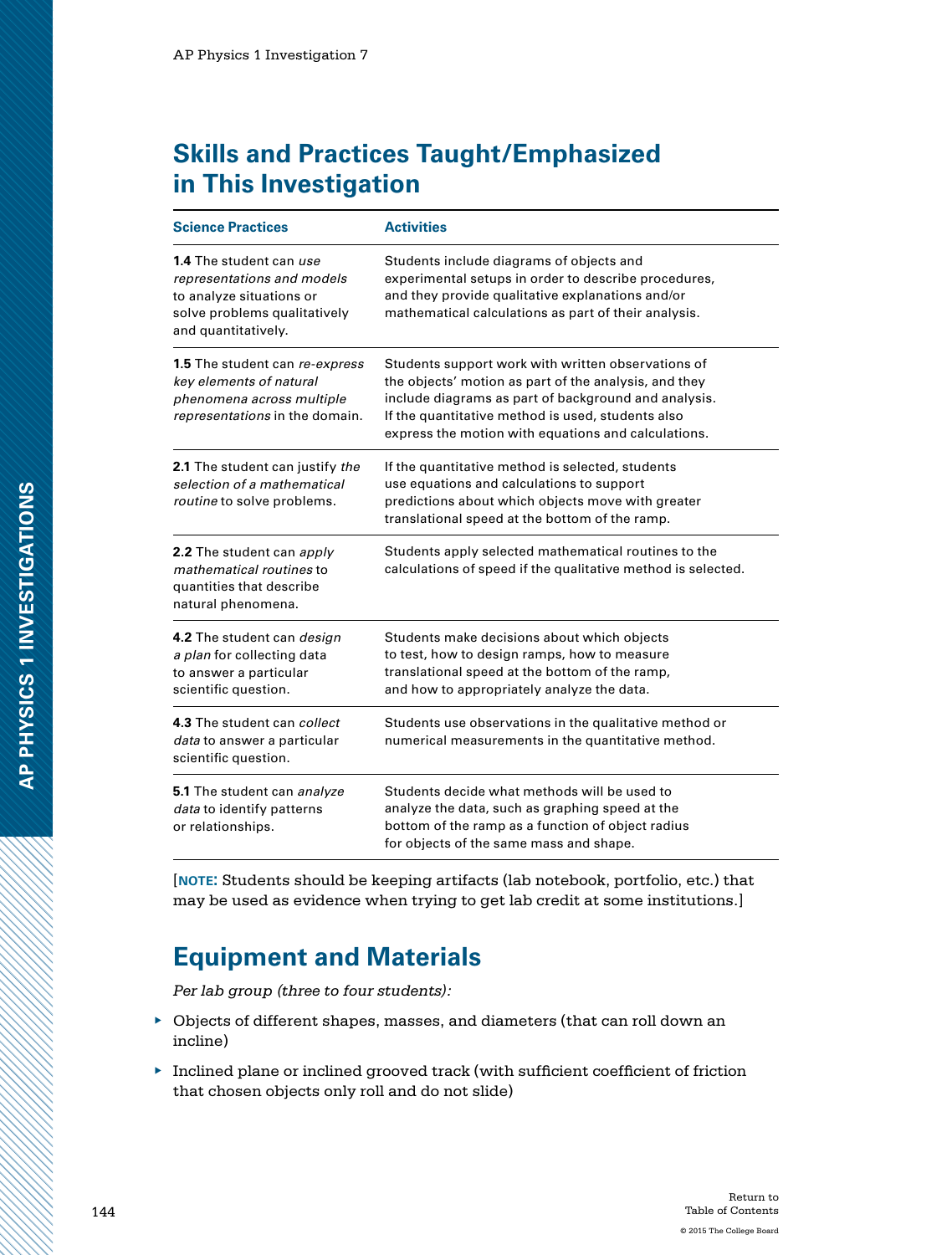- ▶ Objects to prop up the inclined plane (books, bricks, pieces of wood, clamps on ring stands, etc.)
- ▶ Metersticks
- ▶ Rulers
- $\triangleright$  Stopwatch
- ▶ Mass scale
- ▶ (Optional) Motion sensor or video analysis tools

The number of different shapes of objects to roll down the incline is up to you, but it is recommended to have at least three. Examples of the most common shapes used include a hoop (a PVC or metal pipe cut into thin pieces); spherical cylinder (small sections of pipe or small metal cans); solid cylinder (samples of different metal cylinders available from lab supply density sets, or 1- and 2-inch wooden dowels cut into short sections); hollow sphere (ping pong ball, tennis ball); and solid sphere (ball bearings, marbles, or wooden balls of various diameters found in craft stores). Other shapes can be included depending on time and teacher preference.

[**note:** On a larger scale, students can take identical small empty food cans and refill them with various types of solid material (wood putty, cement, marshmallow fluff) and then reseal them. To make objects of the same diameter and radius but different mass, pieces of PVC pipe can be cut and materials can be stuffed inside the PVC pieces to create different masses. **note also:** If the distribution of mass inside the PVC is different or if the mass inside the PVC can move, that introduces another factor in rotational inertia. The distribution of material inside the pipe pieces must be uniform.]

For the qualitative investigation you will need the same shapes with varying masses and radii so that students have enough to test their predictions and to come to the appropriate conclusions. Examples include a set of spheres of the same diameter but different masses (such as 1-inch steel or wooden balls) or the small metal cans as described above.

The inclined plane can be any material that allows a smooth path for the objects to roll. However, since this investigation may require timing the objects, it is recommended that the length of the inclined plane be more than 1 meter to minimize timing errors. Examples of materials you can use to construct an inclined plane include boards, ring stands, and wood strips or metersticks (which can be taped to the boards to create channels of different widths for objects to roll through). Aluminum sliding door C-channel track also works (it can be cut with a hacksaw and bent into tracks for balls to roll on).

If the analysis is done correctly, students should realize that the masses and radii of the objects do not affect the final linear speed of the objects, making the mass scale and ruler unnecessary.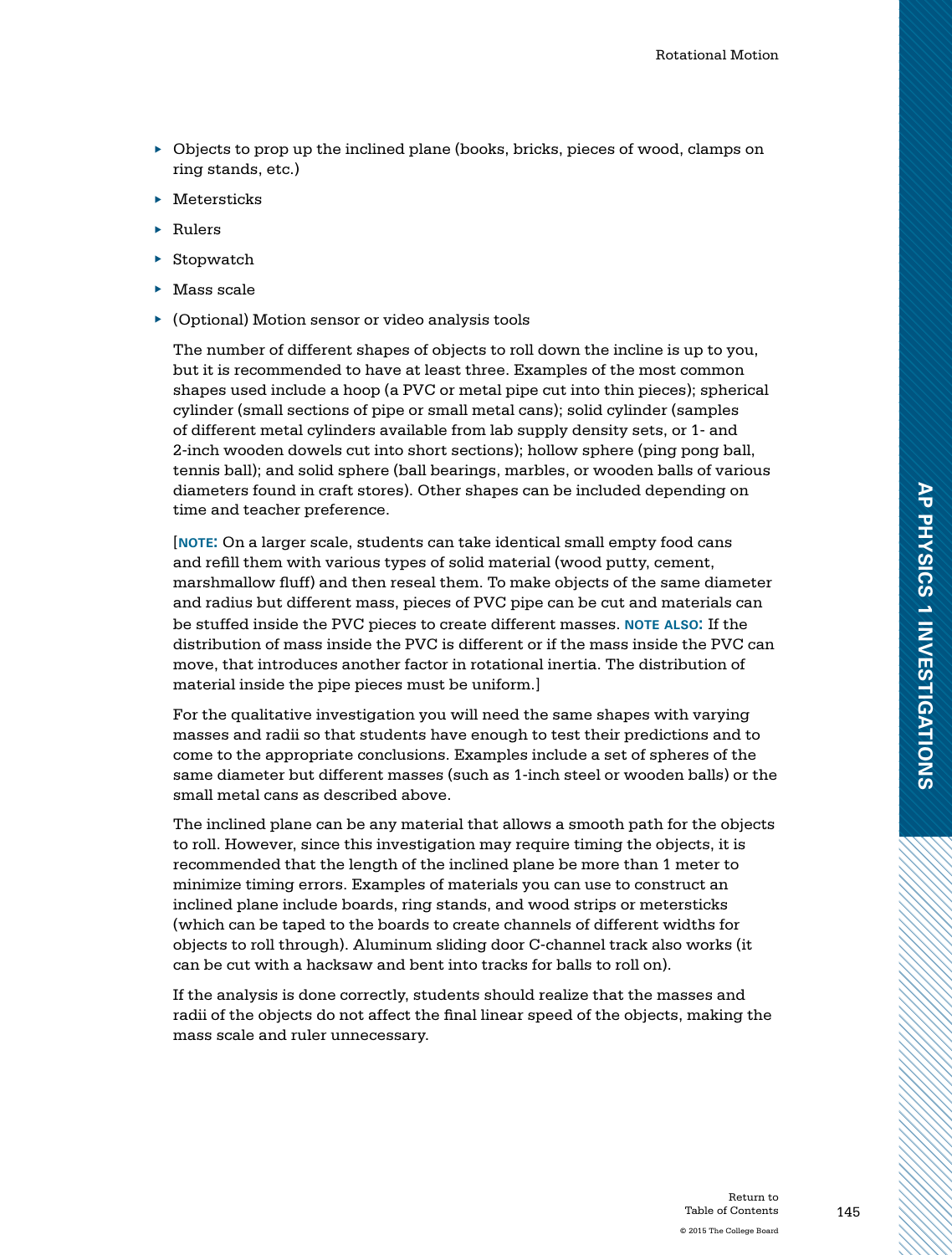## **Timing and Length of Investigation**

- ▶ **Total Time:** 3.5–4.5 hours
- **Teacher Preparation/Set-up:** 5-10 minutes

Most of this time will be spent gathering the equipment. If you also setup the equipment for students (not highly recommended) or if you need to saw dowels, etc., into sections, more time will be needed.

#### **Qualitative Investigation**

- ▶ **Total Student Time:** 135–200 minutes
- ▶ **Part I:** 45–65 minutes

Prediction/Setup/Observation Time: 10–15 minutes

Data Collection/Calculations: 15–20 minutes

Discussion: 20–30 minutes

▶ **Parts II and III:** 30–45 minutes each

Prediction/Setup/Observation Time: 10–15 minutes

Data Collection/Calculations: 15–20 minutes

Discussion: 5–10 minutes

▶ **Part IV:** 30–45 minutes

Prediction/Setup/Observation Time: 5–10 minutes

Answer questions: 15–20 minutes

Discussion: 10–15 minutes

#### **Quantitative Investigation**

▶ **Total Student Time:** 45–65 minutes

Prediction/Setup/Observation Time: 10–15 minutes

Equation Derivation: 15–20 minutes (or more), depending on students' algebraic abilities; includes equations involving energy analysis and kinematic analysis

Data Collection/Calculations: 15–20 minutes; includes both energy and kinematic calculations

Error Analysis: 5–10 minutes

[**note:** If you need to fit this investigation into a shorter class period (50–55 minutes), have the prediction/observation portion done on one day, assign the equation derivation portion as homework, and complete the rest of the investigation the next day.]

## **Safety**

There are no specific safety concerns for this lab. However, all general lab safety guidelines should always be observed.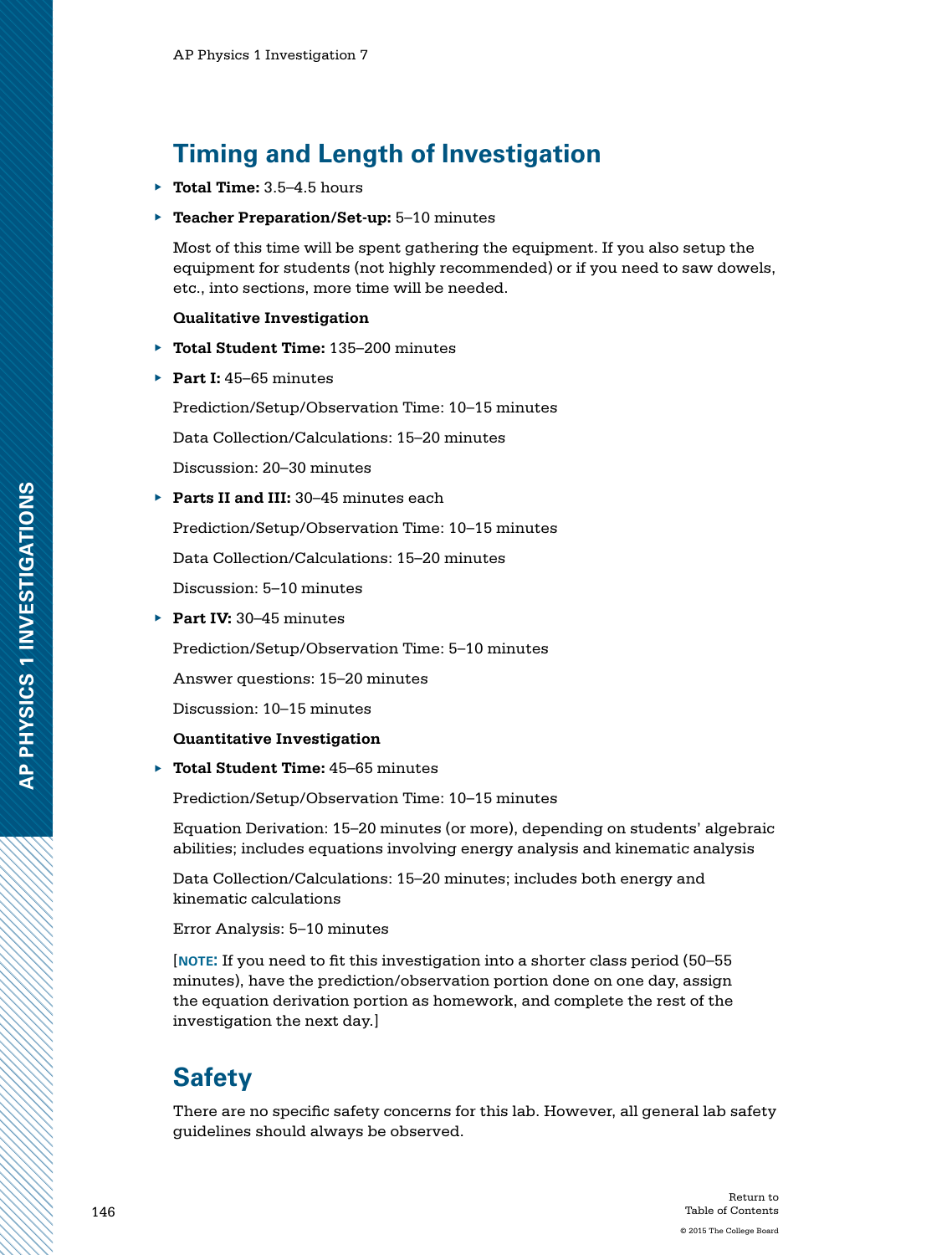## **Preparation and Prelab**

Students should have previously studied and developed proficiency with applications of kinematics equations to solutions of problems on linear motion. They should also have had previous laboratory experience determining speeds of objects in linear motion. The "Ladybug Revolution" interactive simulation on the PhET web site (see Supplemental Resources) has teacher materials available that provide ideas for student assignments and "clicker" questions to assess students' understanding of the differences between translational and rotational motion.

Students may have previously done a similar lab for an object sliding down a ramp in which they used a rolling ball. In that situation, they may have already noticed that the ball consistently had less linear speed than predicted by energy calculations. This is an opportunity to build on that lab by giving students the opportunity to rethink the uncertainty in that previous experiment in terms of the rotational kinetic energy of the ball.

If students are still learning experimental protocols, it may be necessary to point out that they need to think about the independent and dependent variables and control other variables. For example, if students are examining the effect of mass on speed of the object, they should keep the object's radius constant.

### **The Investigation**

You have significant leeway here in how to proceed with this investigation. If time is limited, have students proceed with only the qualitative or the quantitative investigation. To make the lab more inquiry based, simply set out a variety of objects (disks, hoops, spheres, etc.) and have students design their own investigation to determine which factors affect the speed of an object after it has rolled to the bottom of a ramp.

### **QUALITATIVE INVESTIGATION**

The qualitative investigation is divided into three parts as follows. Each part may be conducted by each lab group or different parts may be assigned to different lab groups, with the groups sharing their observations in a larger group discussion for final analysis.

#### **Part I:**

Students investigate the question, "How does the mass of a rolling object affect its final speed at the bottom of an incline if radius and shape are held constant?"

Have students make a prediction about whether heavy or light objects will reach the bottom with more speed. After their predictions are made, they design an experiment with the provided equipment that can be used to answer the investigation question.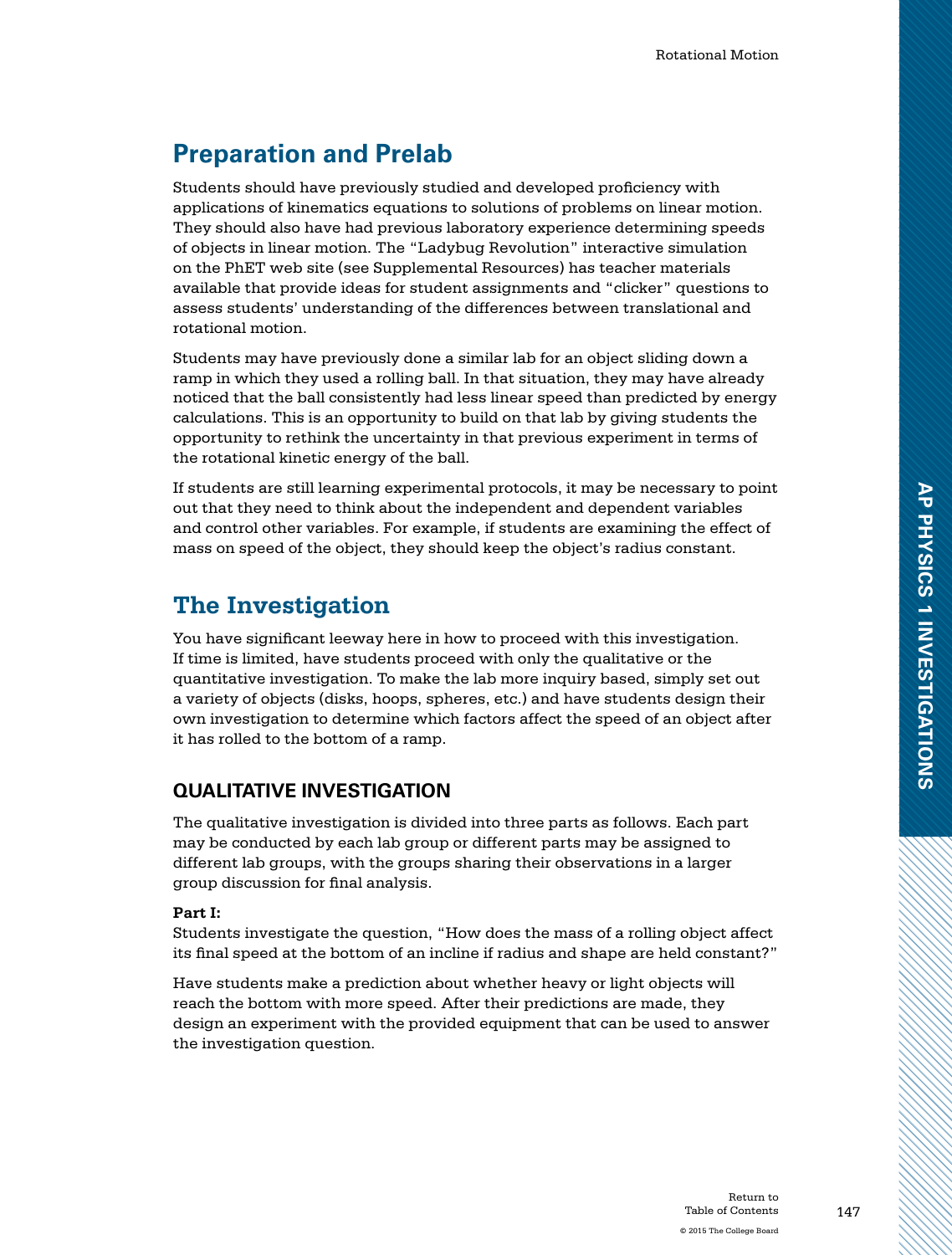This part of the investigation should lead to two sets of good discussions, within the groups and also in a whole-class debrief. The first set is about control of variables: When comparing heavier versus lighter, did students hold the shape of the objects constant? The second set is about uncertainty: The heavy and light objects will not reach the bottom with exactly the same speed. How do students decide whether the small difference in speed is a "real" difference? Depending on how deep you want to go, this issue could lead to students taking more data, representing the dispersion in their data points in some way, and using those representations to make arguments about whether the differences are real. Ideally, students would choose which representations to create and the all-class discussion would be about which representations most convincingly supported the related arguments. In any case, the class should arrive at a consensus about the (non) effect of mass on final speed before proceeding to Part II. In both the small group and all-class discussions, students should also explain why the mass didn't matter.

#### **Part II:**

Students investigate the question, "How does the radius of a rolling object affect its final speed at the bottom of an incline if mass and shape are held constant?"

Students repeat the same type of procedure as in Part I and come to a conclusion. There will be less discussion about controlled variables and uncertainty, since time may have already been spent on this in Part I. More discussion can be devoted to why the radius doesn't affect the final speed.

#### **Part III:**

Students investigate the question, "How does the shape of a rolling object affect its final speed at the bottom of an incline if radius and mass are held constant?"

Students again repeat the same type of procedure as in Part I and come to a conclusion. However, this time there should be an obvious difference in the final speeds of the different shapes. More discussion can be devoted to why the shape does affect the final speed and this discussion can lead into energy concepts and the difference between translational and rotational kinetic energies.

#### **Part IV:**

Students investigate the question, "Would a cart that has four solid disks for wheels have a final speed that is *greater than*, *less than*, or *equal to* the final speed of a single disc that has the same mass as the cart and wheels?"

Students then reason through the question, using observations and conclusions from Part I. In their small groups they work through the following questions to help guide their thinking, and then come together as a class to discuss their results and answers: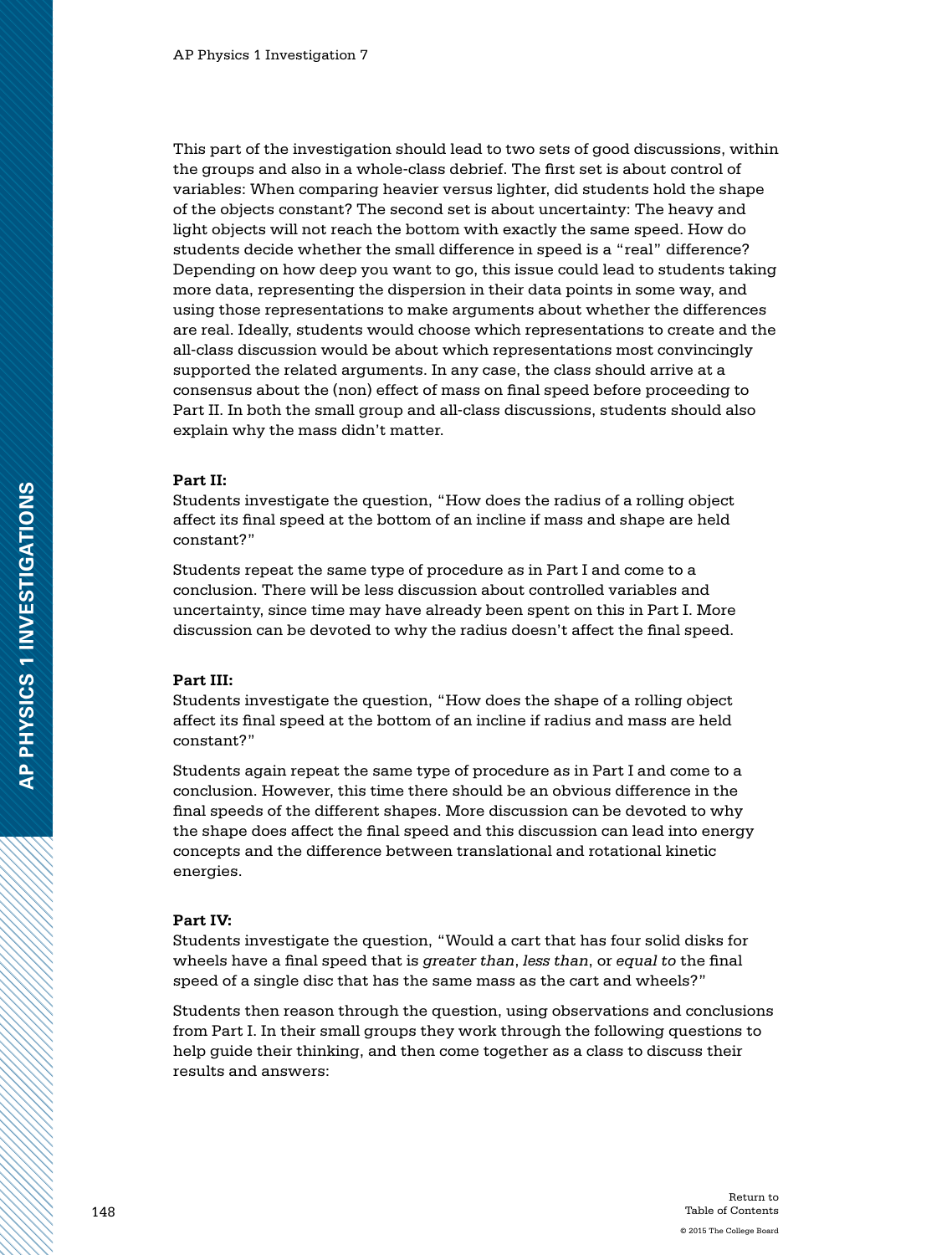- 1. Suppose a cart with four wheels and a disk whose mass is equal to the total mass of the cart roll down the ramp. Which, if either, has more gravitational potential energy at the top?
- 2. Which of those objects has more kinetic energy at the bottom? Why?
- 3. Imagine the disk just spinning in place instead of rolling. Would it have kinetic energy? Why?
- 4. Why does the cart have more speed at the bottom even though it doesn't have more kinetic energy than the disk? Build upon your answers to questions 1 and 2 to answer.

#### **QUANTITATIVE INVESTIGATION**

Give students several objects of different shapes (not necessarily the same mass or radius, but they can be) that are capable of rolling down an incline. Then pose the question: "If each of these objects were rolled down an incline, each starting at the same height, how would their linear speeds compare at the bottom of the incline?" Ask the students to predict the results of the investigation before the investigation is performed.

After the predictions are made, students setup the equipment and allow the different shapes to roll down the incline, finding an appropriate method to measure the speed of each object at the bottom. (For example, students might decide to use a motion sensor to determine speed or might decide to allow each object to roll onto a level section and measure distance and time on that section to calculate linear speed.) After these initial observations are made, students must then take the necessary measurements and complete the required calculations to support their observations.

Students must use the law of conservation of energy to derive equations for the linear speed of each object at the bottom of the incline. To do this, rotational inertia equations (see Equations 1–4 below) for each object and the relationship between linear speed and angular speed will be needed; you can choose to provide these or have students research and find the equations themselves.

Next, ask the students to calculate the linear speed of each shape using kinematics. (For example, students may allow each object to roll off a table onto the floor and measure the range to determine initial speed. Or they may leave a long level section at the bottom of the ramp and measure distance and time for the object after it leaves the slope and rolls along the level section to calculate a velocity.) Necessary measurements need to be made and calculations shown for the kinematic analysis. Students should then do an error analysis since the linear speed should be the same whether it was determined experimentally using kinematics or calculated using measurements and energy conservation. After the investigation is complete, ask students if their predictions were correct. If not, have them explain why the prediction did not match the observations (i.e., resolve inconsistencies).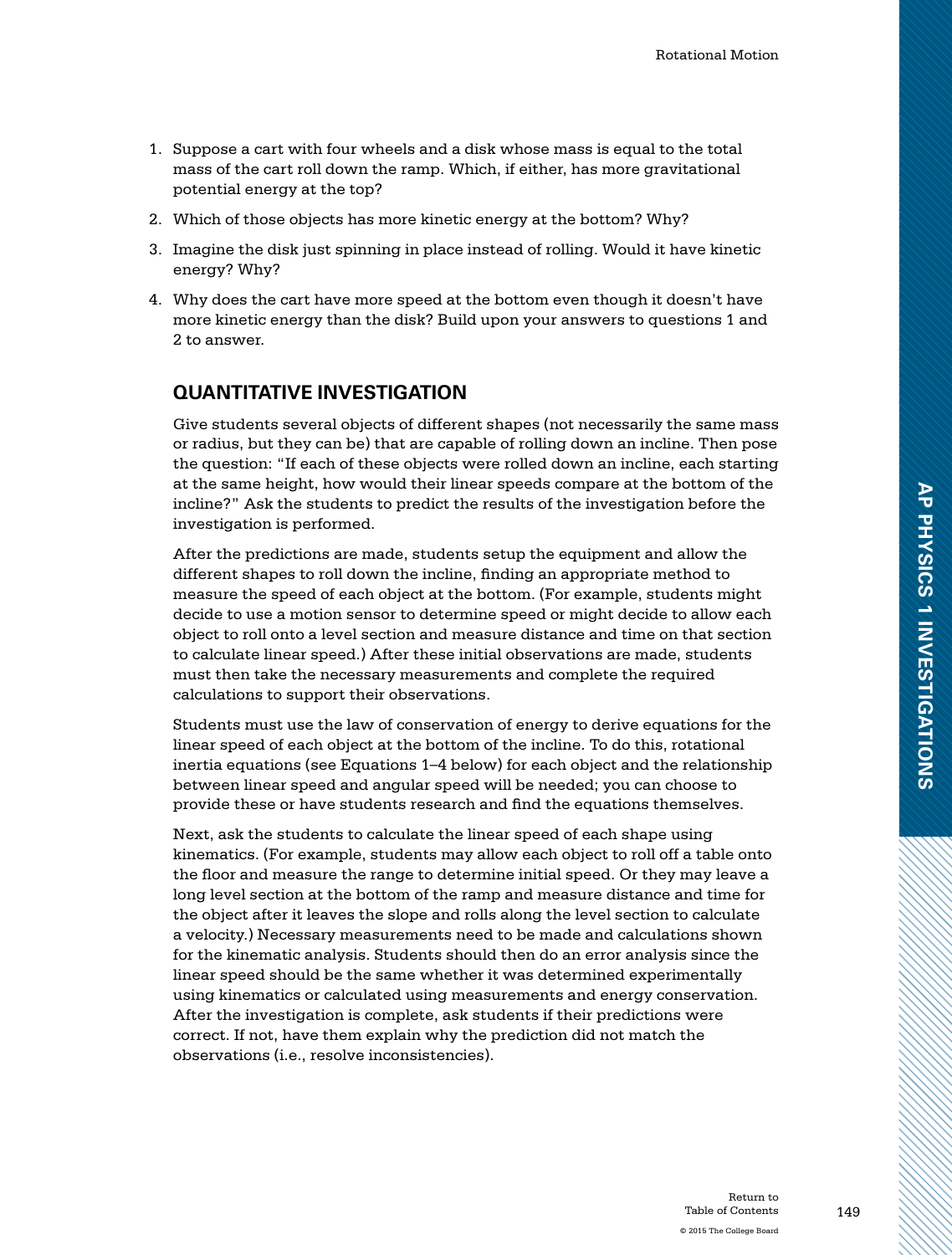The following equations should be provided to students for this investigation:

 $I_{cylinder} = \frac{1}{2} mr^2$  $I_{solid\ sphere} = \frac{2}{5} mr^2$ **[Equation 1] [Equation 4]**  $I_{hoop} = mr^2$  $v_{cm} = r\omega$ 

 $I_{\rm hollow\ sphere} = \frac{2}{3} m r^2$  $E_{initial} = E_{final}$ **[Equation 3] [Equation 6]**

Students should be able to derive these equations for their use in the experiment:

$$
\Delta U_{gravitational} = \Delta K_{translational} + \Delta K_{rotational}
$$
  
[Equation 7]

$$
mg\Delta h = \frac{1}{2}m(\Delta v)^{2} + \frac{1}{2}I(\Delta \omega)^{2}
$$
  
[Equation 8]

The following equations are the results students should get for the final speed of each shape at the bottom of the incline using conservation of energy. (You might prefer students to derive an equation for an object of  $I = kmr^2$  and then substitute *k* for each of the shapes.)

$$
v_{cylinder} = \sqrt{\frac{4}{3}gh}
$$

**[Equation 2] [Equation 5]**

$$
\textit{v}_{hoop}^{} \!=\!\sqrt{gh}
$$

**[Equation 10] [Equation 12]**

$$
v_{\text{hollow sphere}} = \sqrt{\frac{6}{5}gh}
$$

**[Equation 9] [Equation 11]**

$$
v_{solid\ sphere} = \sqrt{\frac{10}{7}gh}
$$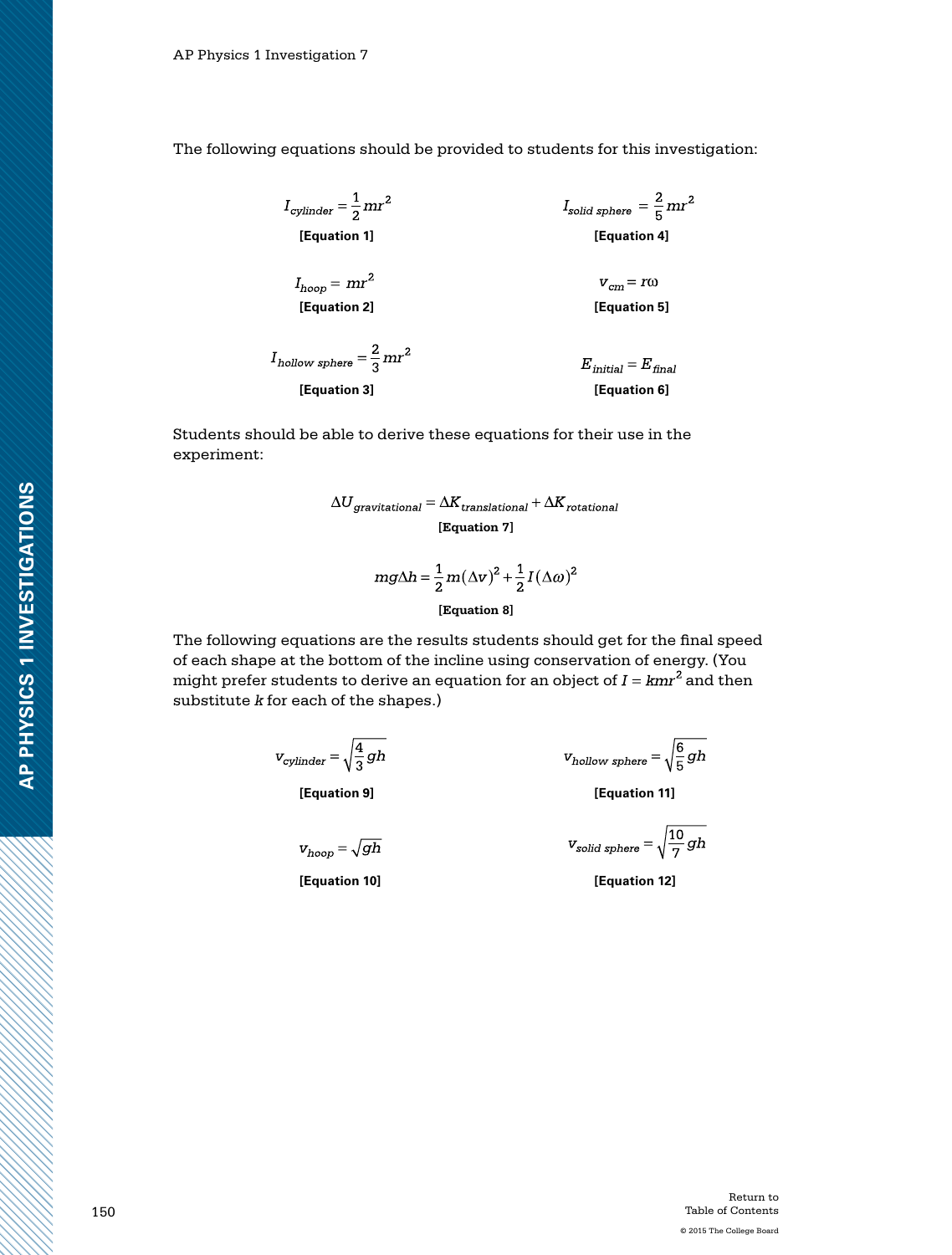### **Extension**

Small student groups select an activity or sport that operates on wheels, such as bicycle racing or skateboarding. Each group researches wheel design and how it relates to the performance in that activity. They should incorporate conclusions from the lab in their final reporting to the class. Each group should also include a diagram of the wheels and how the structure relates to the activity, estimating rotational inertia, if possible.

A more challenging experiment might be for students to repeat part or all of their investigative procedures with objects and ramp heights where the object slides and rolls (rolls with slipping) down the ramp. This would be a qualitative investigation, as the quantitative measurements and calculations are beyond the scope of the course.

### **Common Student Challenges**

First, students may have an incomplete understanding of the role of friction. If each object rolls without sliding, the friction force is necessary to provide the torque to roll the object. Without friction, the object would not roll but would slide down the ramp. Since both investigations presented in this lab introduce a new topic, they are not designed to deal with specific misconceptions or conceptual challenges. However, they will demonstrate that different shapes roll/rotate differently, and that the final speed of the object at the bottom of the incline does not depend on the mass or radius of the object, which may be surprising to many students.

Since they have been taught and have learned that objects of different mass fall at the same rate with no air resistance and that those same objects will slide down an incline at the same rate if there is no friction, students may predict that all the objects will roll down the incline and reach the bottom at the same time and with the same speed. The observations made in either investigation may surprise some students. It is important to bring the discussion around to what causes objects to roll and help students justify that what they have learned in the case of no friction is still valid.

In the quantitative investigation, the biggest challenge students face is the derivation of the equations for the final speeds of the objects using the conservation of energy, because they are usually not yet familiar with the rotational inertia equations and the equation that relates linear speed to angular speed. A possible way to help students is to show them an example of a derivation in class, using the equations from the AP Physics 1 Equations Sheet using a shape not involved in the investigation. Then students may derive the necessary equations for those shapes that will be used. You might want to limit the number of shapes so that students can spend more time on developing an understanding of the underlying concepts rather than getting bogged down in the algebra. It depends on how much class time you have to devote to the investigation and how comfortable your students are with algebraic manipulation.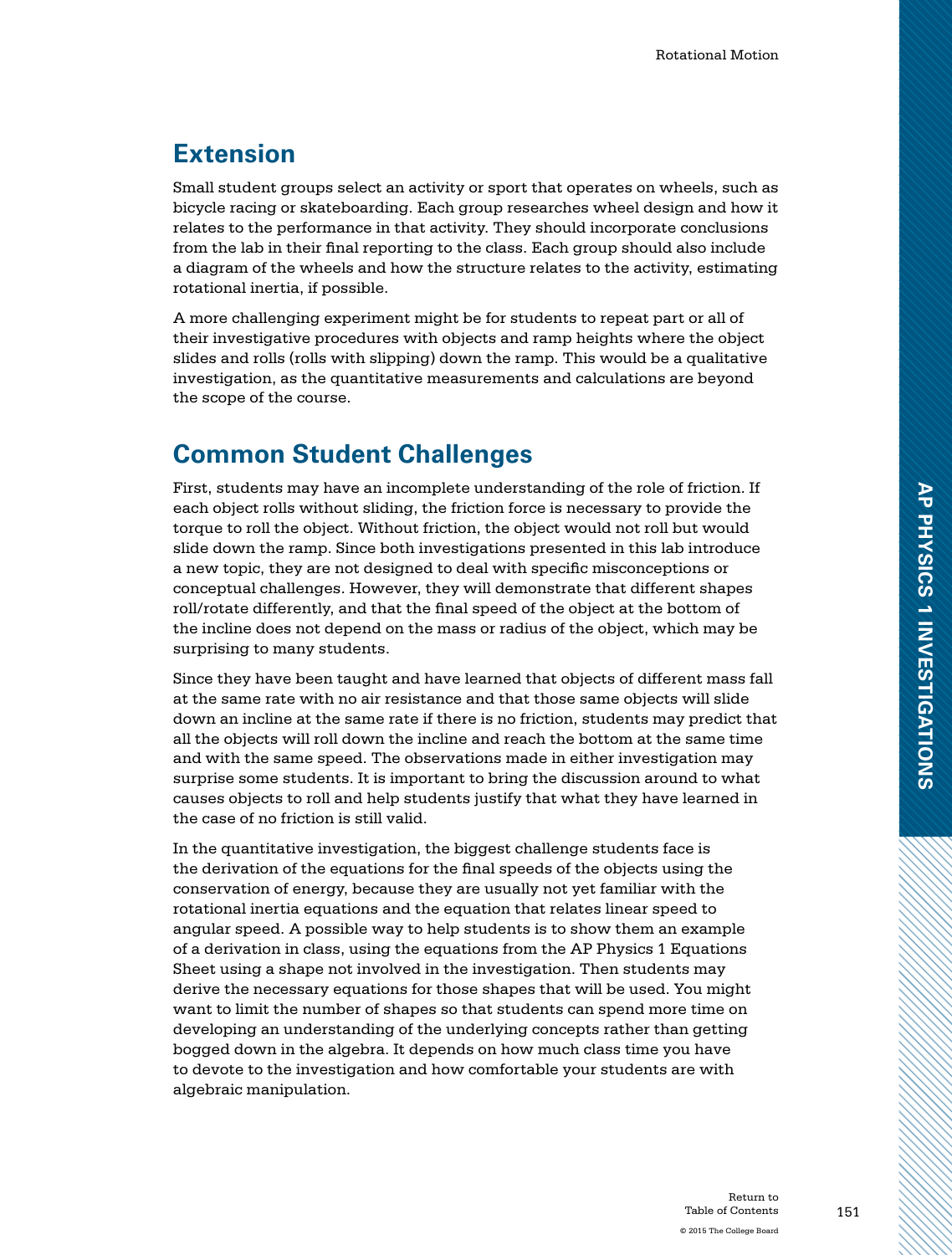### **Analyzing Results**

#### **Qualitative Investigation:**

One method of having students analyze their results is to compare their observations to the predictions made at the beginning of the investigation. If the prediction does not match the observations, then ask students to explain/ resolve the inconsistencies. This means that students need to provide an explanation of WHY they obtained the observed results. This can be done in small groups and then reported to the larger group for discussion and refinement prior to conducting the quantitative investigation.

#### **Quantitative Investigation:**

Students should calculate the percent difference between the theoretical energy analysis and the experimental finding using the kinematic method.

result from energy analysis - result from kinematic method  $\times$ 100% % difference= average of the two results

You could also ask them to identify sources of uncertainty in measurement, identify the source of the largest uncertainty, and explain what can be done to minimize the uncertainty if the experiment were performed again.

Possible questions you could ask during postlab discussions, or provide for students to consider during their laboratory analysis, include:

- 1. How well do the final linear speeds, calculated using the theoretical energy analysis and determined by experiment, compare to your predictions? Does one method consistently produce a larger or smaller value? Why?
- 2. What specific evidence from this investigation supports your answer?
- 3. How does the rotational inertia of a rolling object affect its final speed at the bottom of an incline?
- 4. What specific evidence from this investigation supports your answer?
- 5. Suppose you repeated the experiment with objects of the same radius but larger masses. Would the results of this investigation change? If so, how? If not, why not?
- 6. Suppose you repeated the experiment with objects of the same mass but larger radii. Would the results of this investigation change? If so, how? If not, why not?
- 7. If the objects in this investigation were not rolling down an incline, but were each just rotating on their own stationary, fixed axis located through the center of the object, would the mass of the object have an effect on the rotational inertia of the object? Why?
- 8. If the objects in this investigation were not rolling down an incline, but were each just rotating on their own stationary, fixed axis located through the center of the object, would the *radius* of the object have an effect on the rotational inertia of the object? Why?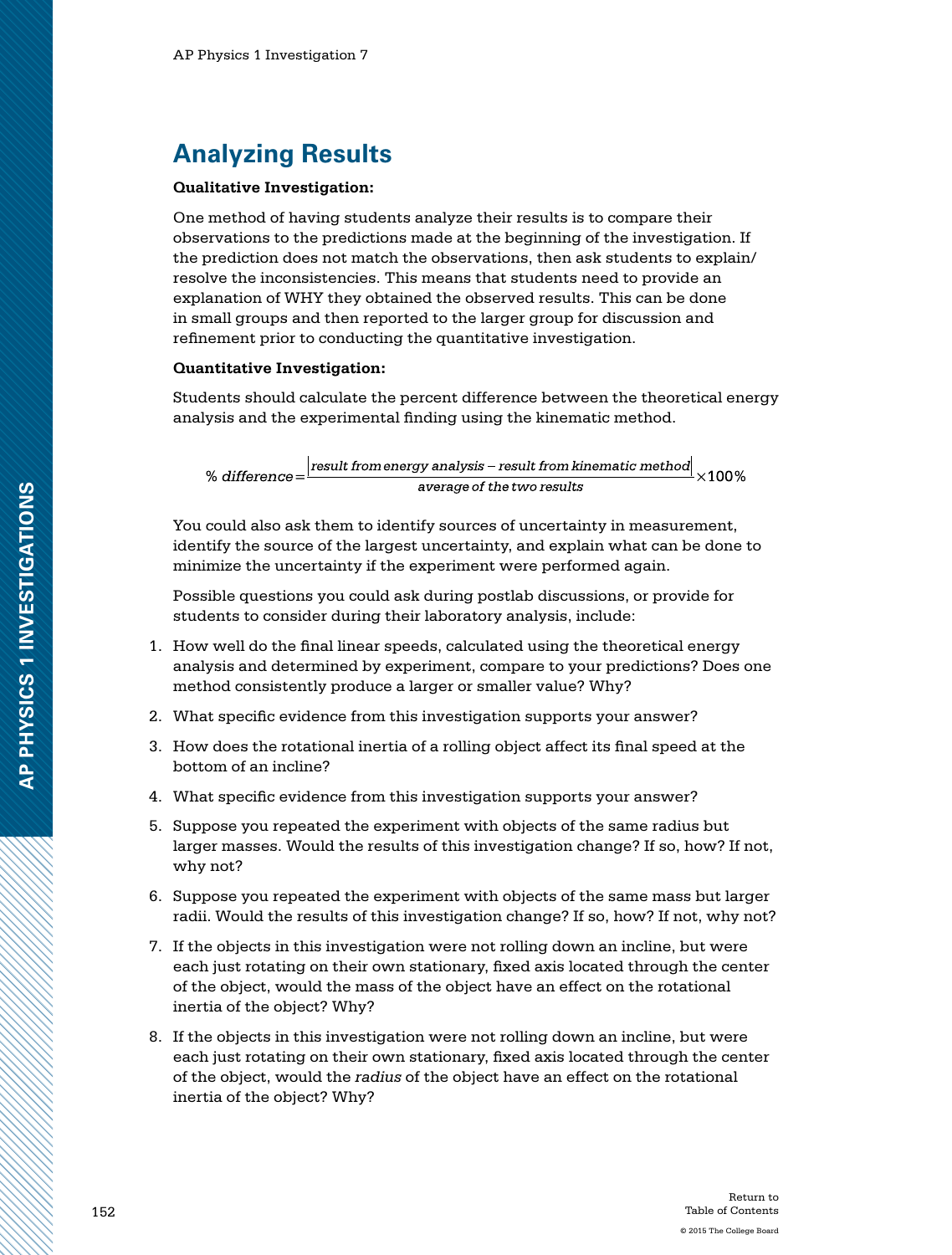9. Based on your observations in this investigation, rank the following objects, which all have the same mass, in terms of rotational inertia, largest to smallest. Explain the reasoning for your ranking.



10.If you were to allow these three objects to roll from rest down an incline simultaneously, in what order would they reach the bottom? Why?

You can either create or find other qualitative and quantitative questions and problems, such as TIPERS (ranking tasks) that would be an effective measure of students' understanding (see Supplemental Resources).

### **Assessing Student Understanding**

#### **Qualitative Investigation:**

After completing this investigation, students should be able to:

- ▶ Demonstrate an understanding of what rotational inertia means;
- $\blacktriangleright$  Explain how and why different shapes roll/rotate differently using evidence from the investigation;
- $\blacktriangleright$  Develop ideas and questions about how and why the location of the mass of a rotating object affects the ease or difficulty of rotating that object and experimental means of verifying this; and
- ▶ Design and analyze an experiment to test the rotational properties of objects of various shapes, masses, and radii.

#### **Quantitative Investigation:**

Students will also be able to:

- $\blacktriangleright$  Use measurements to calculate the speed of an object after it rolls to the bottom of a ramp based on conservation of energy principles;
- ▶ Use an experimental method to determine the speed of an object after it rolls to the bottom of a ramp based on kinematic principles; and
- ▶ Relate calculations of speed of a rolling object at the bottom of a ramp to a specific aspect of the physical properties of the object, when other factors are held constant.

The quantitative investigation is not intended to get students to derive rotational inertia equations. The equations are given to students or students acquire them for the purpose of using them in the investigation.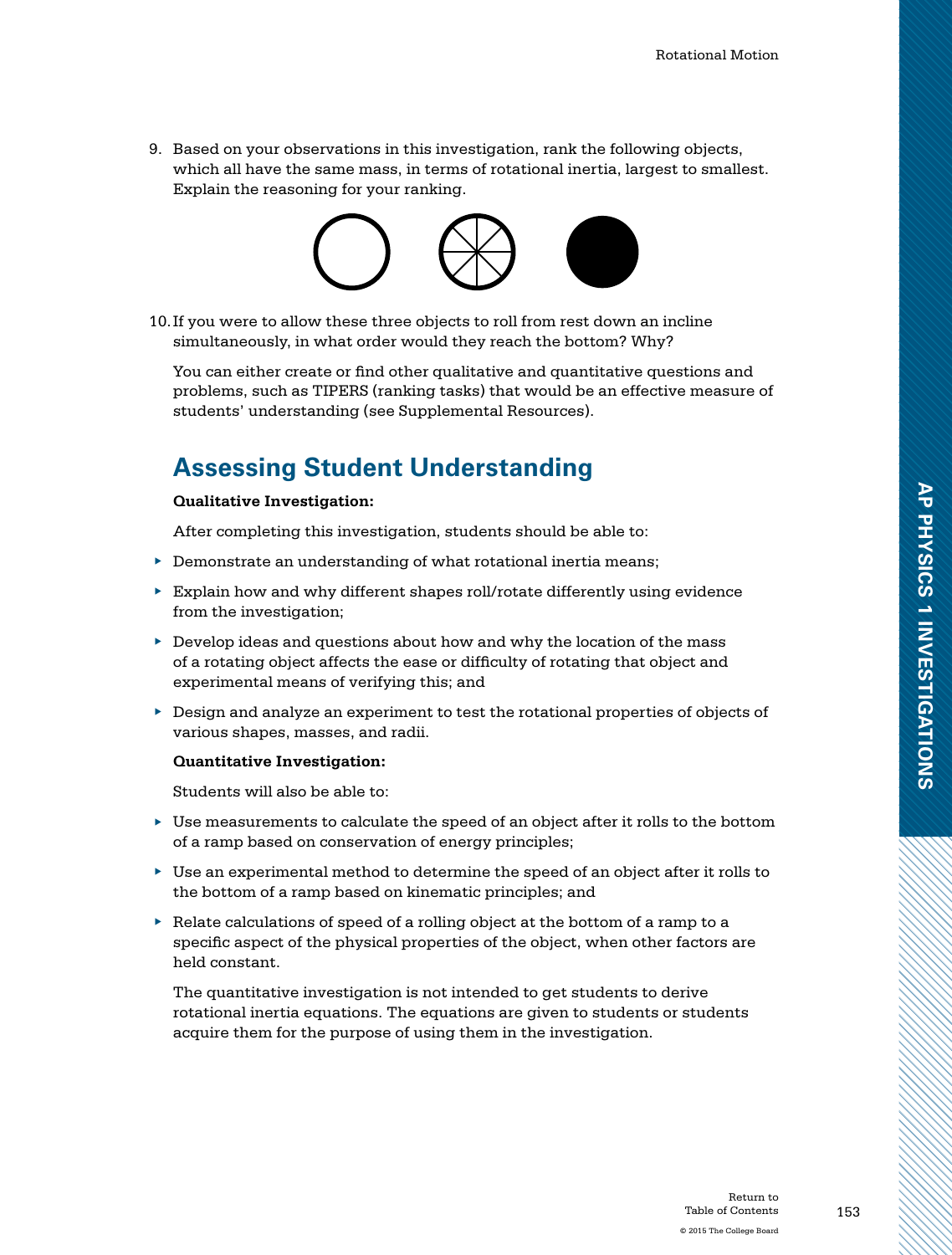## **Assessing the Science Practices**

**Science Practice 1.4** The student can *use representations and models* to analyze situations or solve problems qualitatively and quantitatively.

| <b>Proficient</b>                    | Uses diagrams of objects of various shapes to describe the rotational<br>motions of those objects, both verbally and mathematically.                                 |
|--------------------------------------|----------------------------------------------------------------------------------------------------------------------------------------------------------------------|
| <b>Nearly Proficient</b>             | Uses diagrams of objects to determine rotational motions<br>of those objects in most cases, and/or uses equations<br>to describe rotational motions for most shapes. |
| On the Path to<br><b>Proficiency</b> | Partially applies diagrams to the analysis of the rotational<br>motion of several shapes or applies equations to the<br>analysis of the motions of several shapes.   |
| An Attempt                           | Uses only one type of model – either a diagram or kinematic<br>equation $-$ to analyze the motion of a shape.                                                        |

**Science Practice 1.5** The student can *re-express key elements of natural phenomena across multiple representations* in the domain.

| <b>Proficient</b>             | Applies qualitative observations accurately for all the<br>shapes used, and/or correctly makes mathematical<br>derivations for all the shapes provided.                                        |
|-------------------------------|------------------------------------------------------------------------------------------------------------------------------------------------------------------------------------------------|
| <b>Nearly Proficient</b>      | Applies qualitative observations to correct conclusions for<br>most of the shapes provided or to derive most mathematical<br>relationships correctly for the quantitative method.              |
| On the Path to<br>Proficiency | Applies qualitative observations to correct conclusions for several<br>shapes or to derive more than one (but not most) mathematical<br>relationship(s) correctly for the quantitative method. |
| <b>An Attempt</b>             | Applies qualitative observations to correct conclusions<br>for only one shape or to derive only one mathematical<br>relationship correctly for the quantitative method.                        |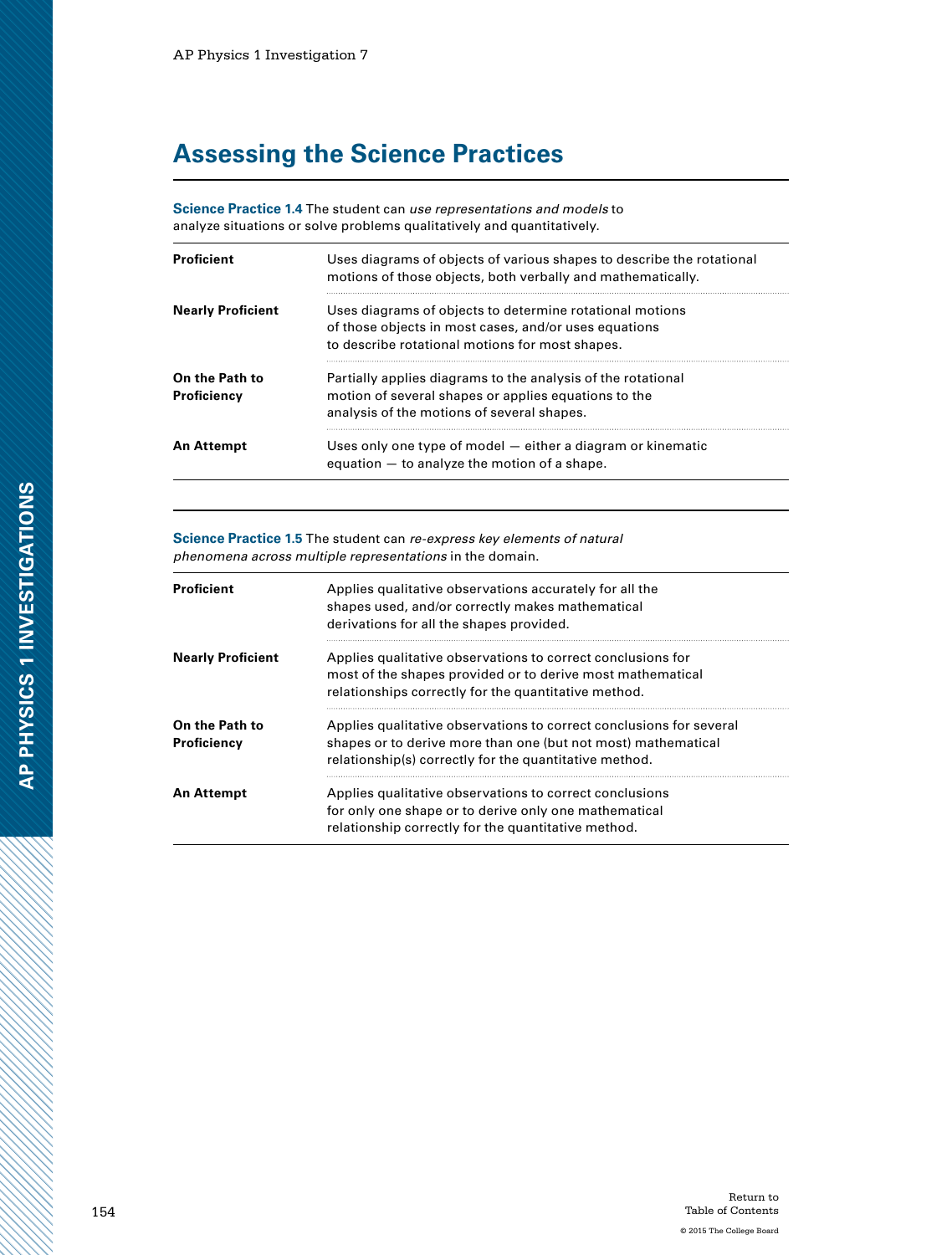#### **Science Practice 2.1** The student can *justify the selection of a mathematical routine* to solve problems.

| <b>Proficient</b>             | Selects all the appropriate equations applying to various<br>shapes and correctly relates variable for linear and rotational<br>motion in a conservation of energy statement.   |
|-------------------------------|---------------------------------------------------------------------------------------------------------------------------------------------------------------------------------|
| <b>Nearly Proficient</b>      | Selects all the appropriate equations but unable to connect<br>them to all the correct shapes. Possibly addresses conservation<br>of energy with some errors in the derivation. |
| On the Path to<br>Proficiency | Selects some appropriate equations but unable to connect<br>them to all the correct shapes. Possibly addresses<br>conservation of energy with equations, but not correctly.     |
| <b>An Attempt</b>             | Selects some appropriate equations but unable to connect them<br>to the correct shapes. [Applies to quantitative method only.]                                                  |

**Science Practice 2.2** The student can *apply mathematical routines* to quantities that describe natural phenomena.

| <b>Proficient</b>             | Correctly calculates rotational inertia for all shapes, and<br>correctly applies these calculations to determination<br>of velocity using conservation of energy. |
|-------------------------------|-------------------------------------------------------------------------------------------------------------------------------------------------------------------|
| <b>Nearly Proficient</b>      | Calculates rotational inertia for most shapes, and calculates<br>velocity from energy conservation with minor errors.                                             |
| On the Path to<br>Proficiency | Makes some calculations, but they are incomplete; for example,<br>missing some shapes or with a consistent error throughout.                                      |
| <b>An Attempt</b>             | Unable to make complete or correct calculations for any of<br>the shapes, though an attempt is made for each shape.                                               |
|                               | Conservation of energy calculations are missing or<br>incomplete. [Applies to quantitative method only.]                                                          |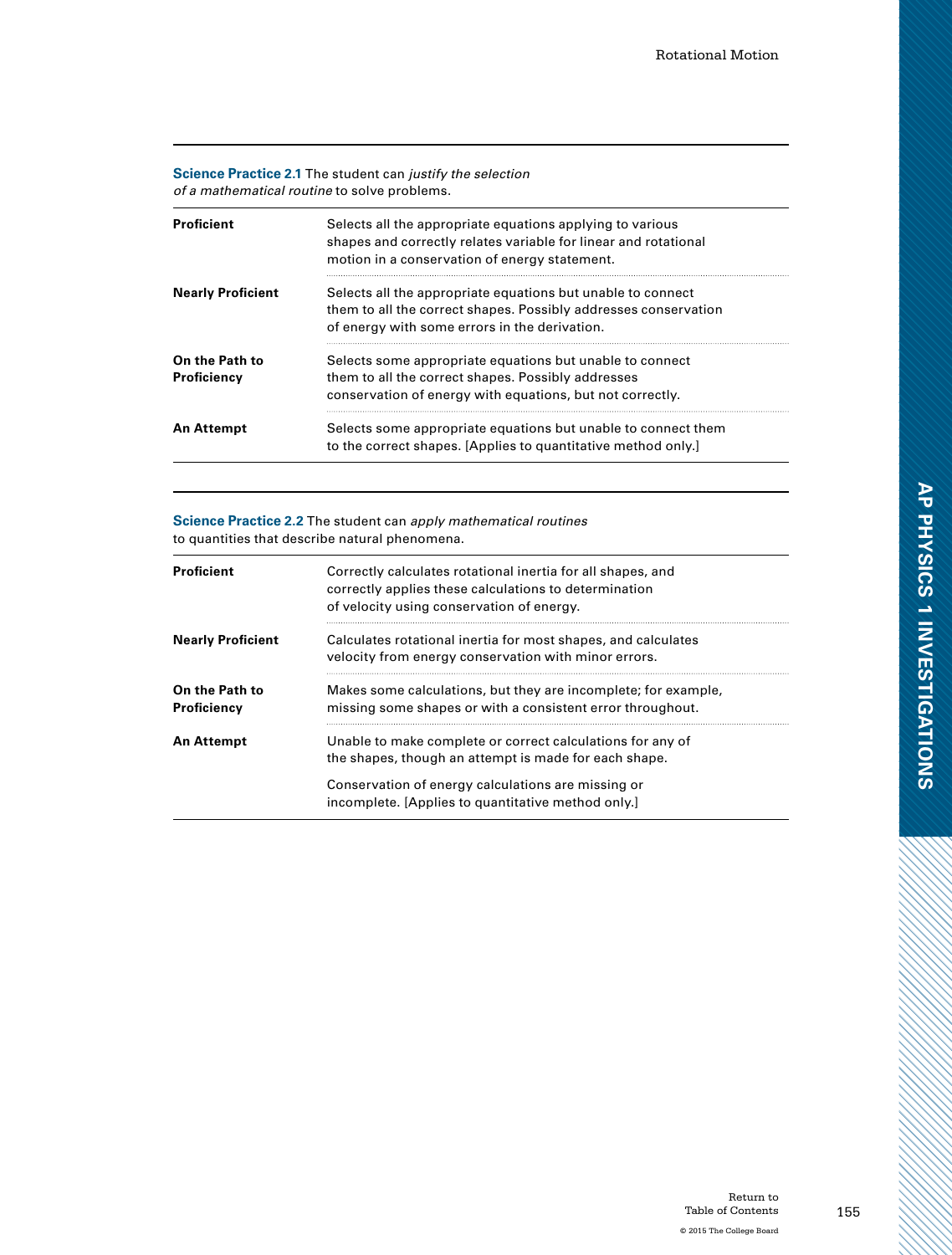**Science Practice 4.2** The student can *design a plan* for collecting data to answer a particular scientific question.

| <b>Proficient</b>             | Designs a plan that is appropriate, clearly thought out, and clearly<br>described. Presents an oral or written laboratory report that has all<br>of the following elements: labeled diagram of the setup, succinctly<br>outlined procedure, multiple trials, clearly shown derivation of<br>mathematical model used (if qualitative treatment is pursed).                                                                                                   |
|-------------------------------|-------------------------------------------------------------------------------------------------------------------------------------------------------------------------------------------------------------------------------------------------------------------------------------------------------------------------------------------------------------------------------------------------------------------------------------------------------------|
| <b>Nearly Proficient</b>      | Designs a plan that is well thought out with good experimental controls<br>but with a weakness that may affect one set of conclusions or is not<br>clearly described. Offers an oral or written laboratory report that is<br>missing one of the following elements: labeled diagram of the setup,<br>succinctly outlined procedure, multiple trials, clearly shown derivation<br>of mathematical model used (if qualitative treatment is pursed).           |
| On the Path to<br>Proficiency | Designs a plan for the assignment given (quantitative or qualitative<br>or a particular shape) that is generally well thought out but has a flaw<br>(e.g., trying to compare 1" steel balls to 2" wooden balls) that will affect<br>results. Offers an oral or written laboratory report that is missing a<br>significant number of essential elements and contains many errors in<br>labeling, identification, mathematical calculations, and derivations. |
| <b>An Attempt</b>             | Fails to think out the design plan for the assignment given<br>(quantitative or qualitative or a particular shape) well<br>enough to get relevant results from the experiment.                                                                                                                                                                                                                                                                              |

**Science Practice 4.3** The student can *collect data* to answer a particular scientific question.

| Proficient                    | Collects all relevant data on all rotational shapes,<br>organized in a data table with appropriate units. |
|-------------------------------|-----------------------------------------------------------------------------------------------------------|
| <b>Nearly Proficient</b>      | Collects all relevant data with some important<br>element missing (e.g., units).                          |
| On the Path to<br>Proficiency | Collects data but some relevant data is missing or<br>there are not an appropriate number of trials.      |
| An Attempt                    | Collects minimal data and presentation is not coherent.                                                   |

**Science Practice 5.1** The student can *analyze data* to identify patterns or relationships.

| <b>Proficient</b>             | Presents a complete analysis, addressing all aspects of the<br>data, includes analysis of sources of uncertainty, and compares<br>results using the energy method to the kinematic method. |
|-------------------------------|--------------------------------------------------------------------------------------------------------------------------------------------------------------------------------------------|
| <b>Nearly Proficient</b>      | Presents a mostly complete analysis with only some flawed conclusions<br>or final calculations, or doesn't make an attempt at error analysis.                                              |
| On the Path to<br>Proficiency | Clearly states data and/or observations but analysis methods are<br>somewhat incomplete or contain some flawed conclusions.                                                                |
| An Attempt                    | Attempts an analysis but the approach is flawed.                                                                                                                                           |

a dhe ann an 1970